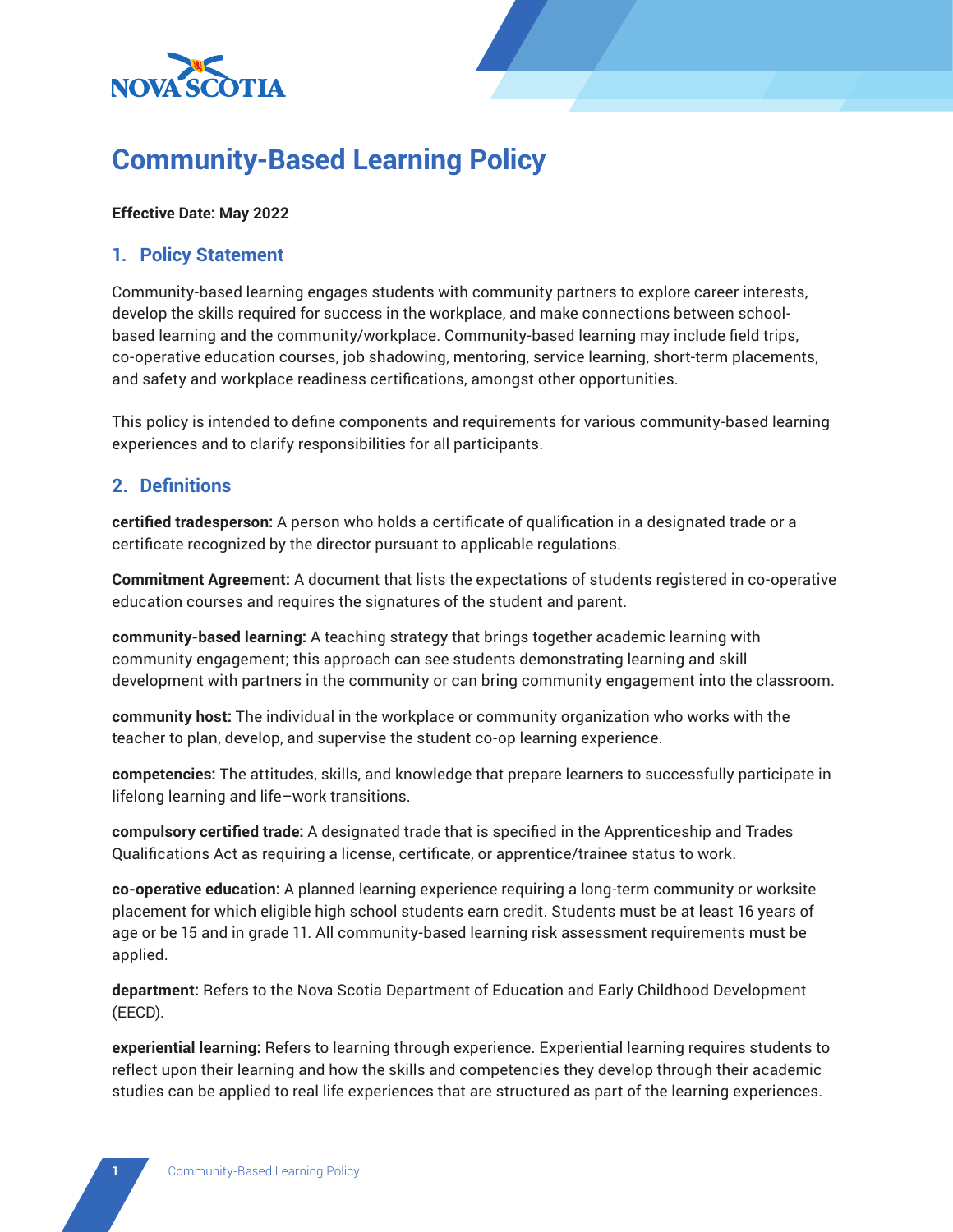**field trip:** Refers to taking the students outside of the school for learning experiences and activities that support curriculum.

**informed consent:** Written informed permission provided in advance by a family member or guardian for students under the age of 19 or by students themselves if 19 years of age or over.

**Pre-placement Instruction in Co-operative Education:** The portion of the co-operative education course that prepares students for their community placement and confirms student readiness.

**internship:** A paid placement opportunity offered to a student by an employer for a fixed period of time that allows students to explore a particular work environment related to the student's area of interest. A student must have completed a minimum of one co-op placement in the field of interest and have demonstrated a clear career focus in their career pathway (e.g., submitted an application to a postsecondary institution in a related field).

**job shadowing:** Independent observation for a period of no more than 8 hours at a community placement by students who are 13 years of age or older. All community-based learning risk assessment requirements must be applied.

**Learning Agreement:** A document completed by the student, family, community host, and teacher as agent for the Regional Centre for Education (RCE) or Conseil scolaire acadien provincial (CSAP) that outlines the responsibilities of each partner in the placement. This agreement lists and describes the responsibilities of all parties in the co-operative education partnership.

**mentor:** An individual who may represent a company or community organization who offers their expertise to support student career exploration.

**parent:** Includes parents, guardians, and people acting in the place of a parent (*loco parentis)*.

**Pre-apprentice:** A student who participates in an approved summer sector program, receives exposure to the skilled trades, and is registered as a pre-apprentice with the Nova Scotia Apprenticeship Agency.

**Pre-placement Assessment:** A safety review of a worksite that must be completed before the start of a student's co-op placement.

**reflective practice:** The ability to reflect or think on what you do (action), why you have done it, and what you can learn from it.

**risk assessment:** A safety review of community locations that support a range of experiential learning opportunities for students.

**Seasonal Work Experience Credit:** A unique opportunity that recognizes the development of career readiness and employability skills gained through the engagement of students engaged in work experience in seasonal-related industries.

**service learning:** A structured learning experience that integrates meaningful community service with classroom instruction and reflection to enrich the learning experience and skill development. All community-based learning risk assessment requirements must be applied.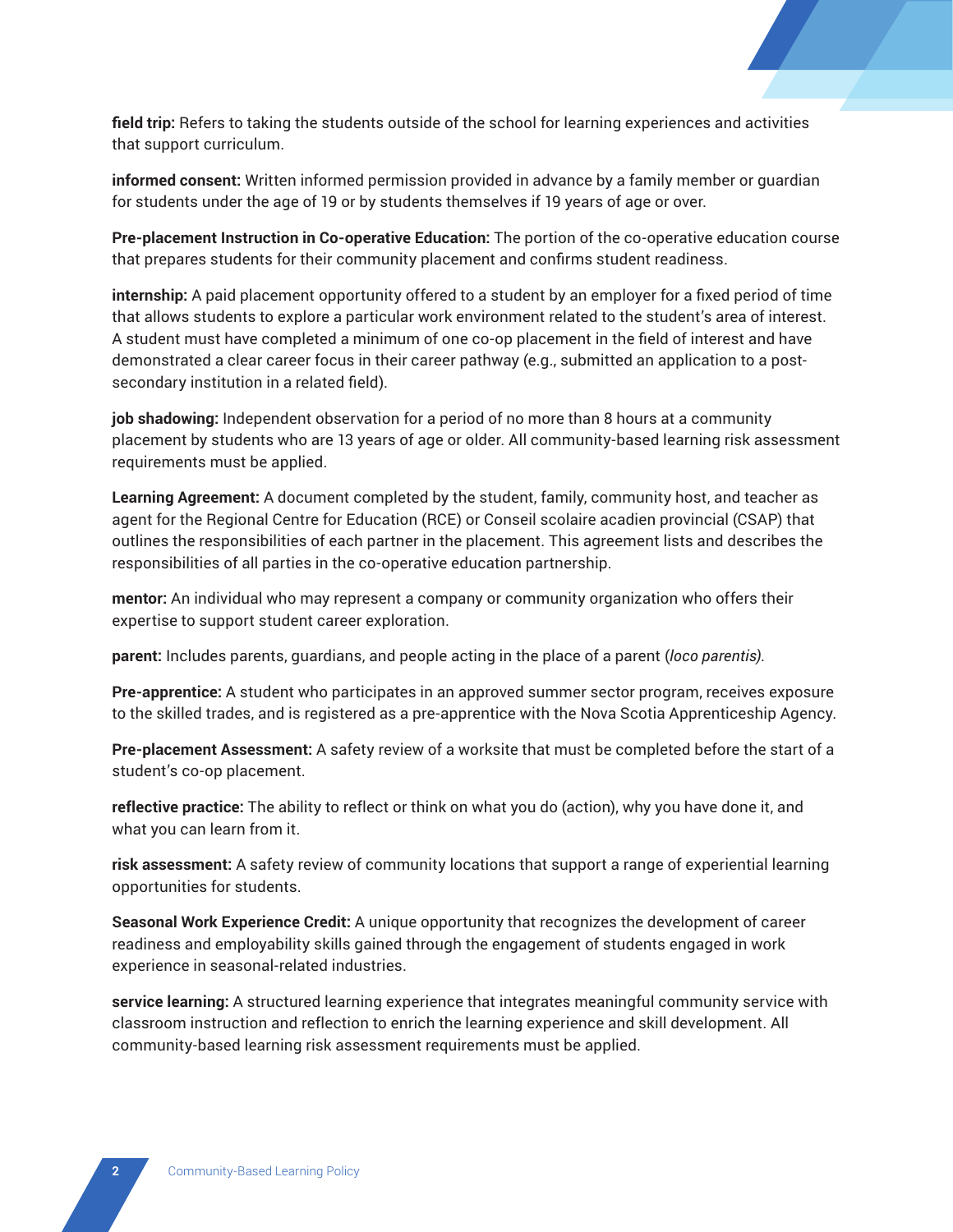

**student:** Any student enrolled in a Nova Scotia public school program.

**Student Learning Plan:** A document that shows evidence of self-assessment, learning goals, skill development, and experiences while a student is preparing for and engaging in a co-op placement; this plan is developed by the student in collaboration with the teacher and community host.

**youth apprentice:** Students between the ages of 16 and 19 who are working in a designated trade, under the supervision of a certified tradesperson. These students undergo a registration process to become a youth apprentice through the Nova Scotia Apprenticeship Agency.

# **3. Policy Objectives**

The objectives of this policy are to ensure that all Nova Scotia students have equitable access to Community-Based Learning opportunities that are culturally and linguistically responsive, accepting, and respectful in supporting and valuing their learning and diverse abilities.

This policy provides clear, consistent direction for processes to be followed by all users. This will be achieved by

- defining responsibilities associated with community-based learning
- designating who is responsible for
	- preparing students for the community-based component of their course/program
	- providing informed consent for student participation
	- monitoring students at each stage of their community-based learning experience
- defining components and requirements
- differentiating between compulsory and optional procedures of community-based learning
- designating the roles and responsibilities of EECD, RCEs, CSAP, schools, teachers, students, parents, and community hosts

### **4. Guiding Principles**

- Engagement in community-based learning provides students with valuable educational experiences through which they apply their developing knowledge and reflect on their learning in collaboration with community partners.
- Every student can benefit from community-based learning experiences.
- Community-based learning experiences are planned intentional experiences that support the development of skills and competencies.
- Community-based learning experiences should align with the diversity of the school population.
- When participating in any community-based learning experience the safety and security of the students must be first and foremost and due diligence must be exercised to mitigate risks.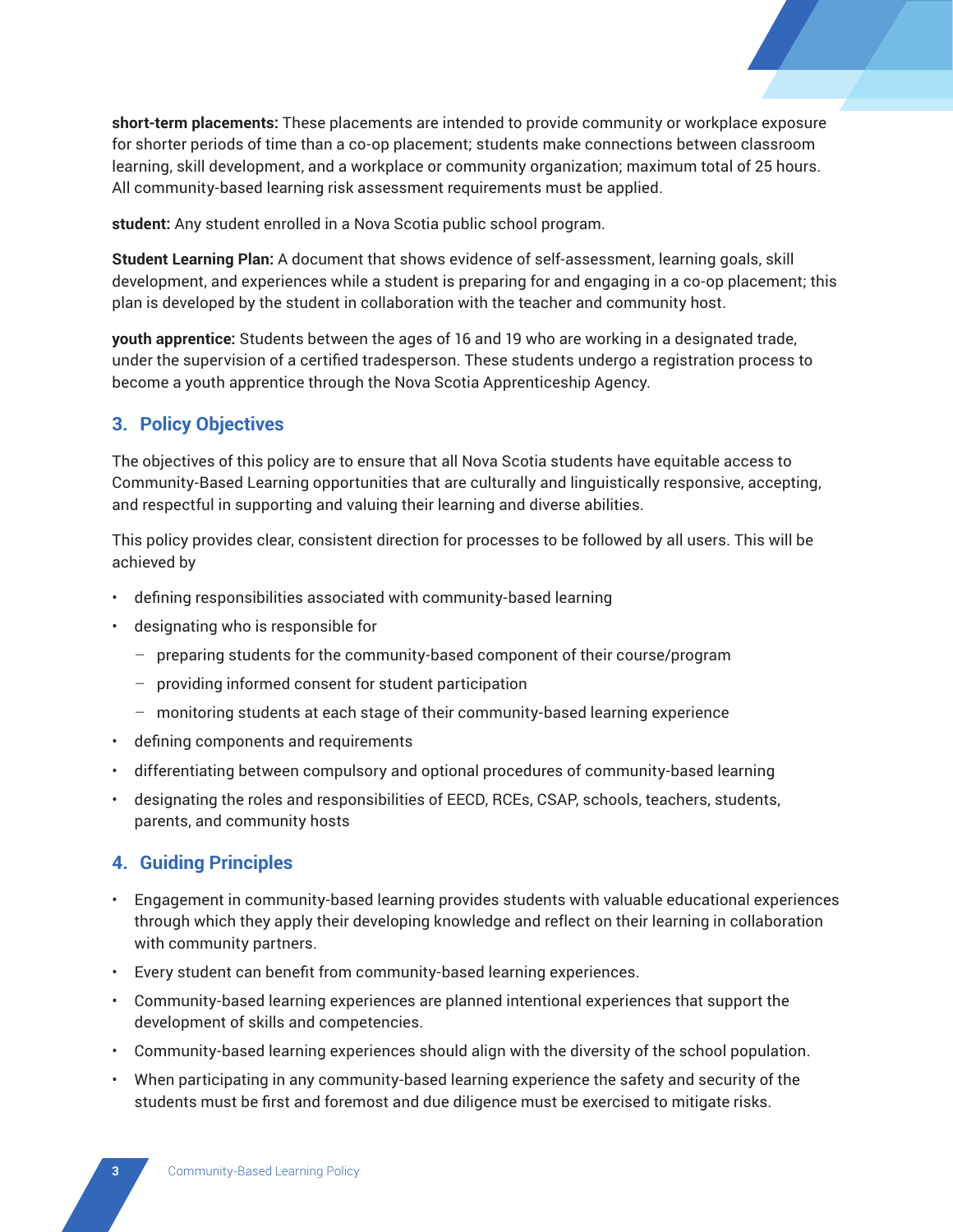

# **5. Application**

This policy applies to all students attending a public school in Nova Scotia and their families as well as all teachers, school administrators, and Regional Centres for Education (RCEs)/Conseil scolaire acadien provincial (CSAP) personnel who are engaged in or have responsibilities for oversight of communitybased learning.

# **6. Policy Directives**

- 6.1 Students may take co-operative education (co-op) courses in grades 10, 11, and 12 as either full credits or half credits, each of which may be counted as an elective to fulfill graduation requirements.
- 6.2 Students must complete an application and interview process before being registered in a co-operative education course. Application does not guarantee acceptance into the course.
	- 6.2.1 When a student has not been accepted into a co-operative education course, the student must be notified of the reason. The application and interview records must be retained for a period of one year after the school year for which the student has applied to take the course.
- 6.3 Community-based learning may take place during or outside of school time, on weekends, or during vacations, and must be in accordance with RCE/CSAP policies. All community-based learning risk assessment requirements must be applied.
- 6.4 All students must demonstrate workplace readiness and meet safety outcomes before being placed in the community for a co-op placement.
- 6.5 A co-operative education course must include pre-placement instruction, ongoing weekly classroom instruction and reflection, and a placement in the community. Students completing 40 hours at a placement are eligible to earn a half credit while students completing 80 hours are eligible to earn

a full credit.

- 6.6 Schools must work with the RCE/CSAP Youth Pathways Consultant to ensure insurance requirements are being met.
- 6.7 Before entering the community-based placement, students must be at least 16 years of age or be 15 and in grade 11; students must achieve the pre-placement instruction outcomes and meet readiness criteria.
- 6.8 Students who take additional co-op courses must continue to demonstrate workplace readiness and complete a refresh of the pre-placement instruction.
- 6.9 All co-op forms requiring a signature or supporting documentation must be completed and submitted as required:
	- 6.9.1 Before starting a placement, the following forms must be completed and stored in the student's co-op file at the school:
		- Commitment Agreement
		- Placement Readiness
		- Pre-Placement Assessment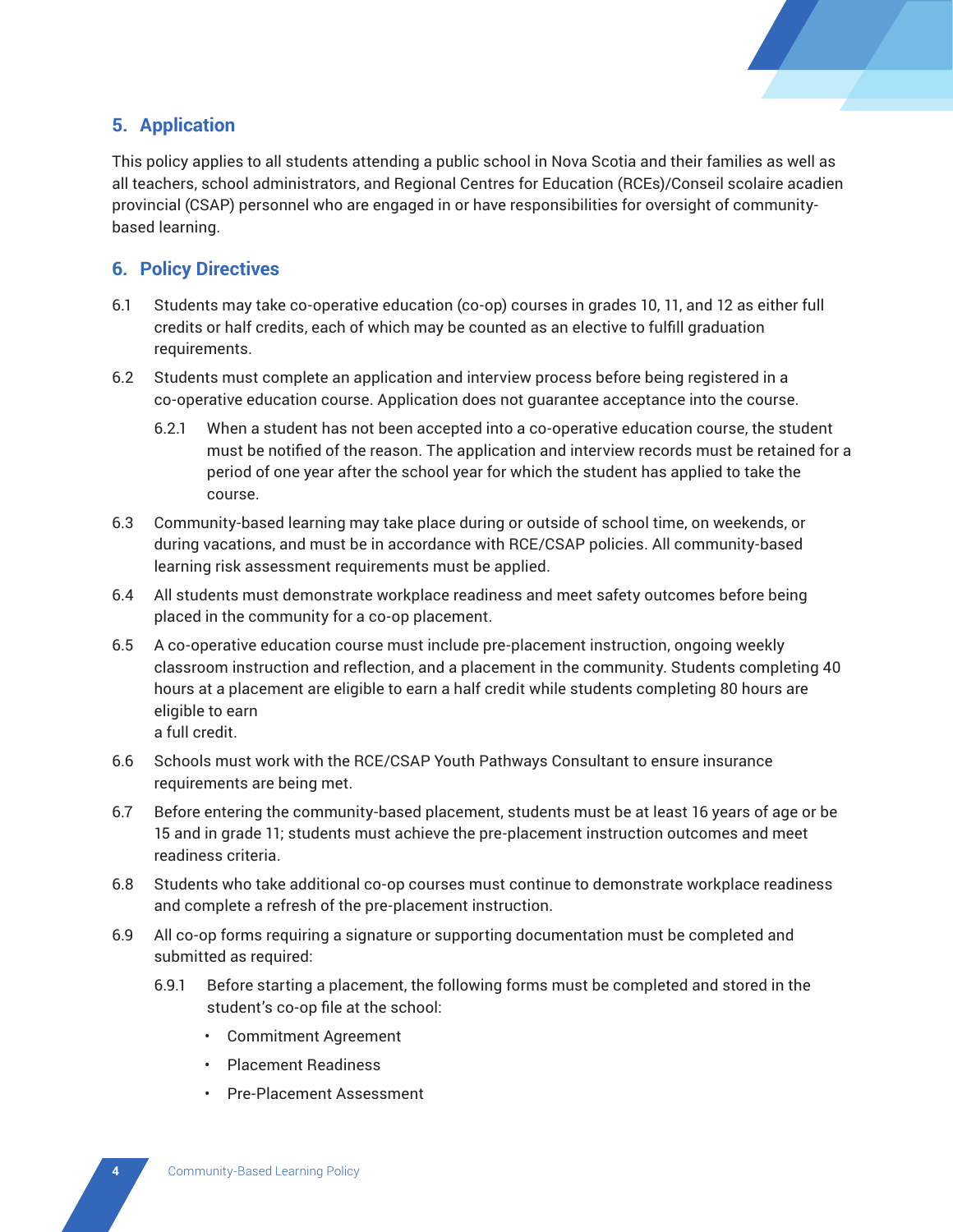

- Learning Agreement
- Student Learning Plan, Part A: Employability Skills and Self-Assessment
- 6.9.2 During and after the community work placement, the following forms must be completed and stored in the student's co-op file at the school:
	- Student Placement Log
	- Placement Contact Record
	- Community Host Evaluations (mid placement and end placement)
	- Student Learning Plan: Part A (mid placement and end placement)
	- Student Learning Plan: Part B
- 6.10 Application forms and documents outlined on the Co-op File Checklist must be stored securely for six (6) years from the student's course completion date to satisfy insurance requirements.
- 6.11 Students must immediately report injuries that occur while on a co-operative education placement to the community host and the co-operative education teacher. The school and teacher are responsible for following insurance reporting processes.
- 6.12 Students must follow the provincial *School Transportation Policy* and any related regional procedures; students will not transport other students to and from co-operative education placements.
- 6.13 Students must not attend co-operative education placements when schools are closed due to inclement weather.
- 6.14 Students may participate in work placements in the compulsory certified trades only when under the direct supervision of a certified tradesperson for that trade; specific tasks associated with this trade will be identified by the certified tradesperson.
- 6.15 Students are not paid for hours they complete while at a co-operative education placement unless
	- 6.15.1 they are registered as a Pre-apprentice or Youth Apprentice with the Nova Scotia Apprenticeship Agency
	- 6.15.2 they are taking part in an EECD approved sector program
	- 6.15.3 they have been approved as an intern by their RCE/board or EECD
- 6.16 The co-operative education teacher must contact the community host a minimum of four times at regularly scheduled intervals during a student's placement. Two of the contacts are in addition to the pre-placement assessment visit and must be on-site visits between the teacher, student, and community host.

#### **Career Exploration Field Trips**

- 6.17 Teachers/schools must comply with their respective RCE/CSAP school trip policy, completing all required forms including obtaining informed consent.
- 6.18 A risk assessment must be completed when students are taken on field trips to ensure parents are provided with the information needed to give informed consent; teachers planning field trips must contact the trip destination before the trip to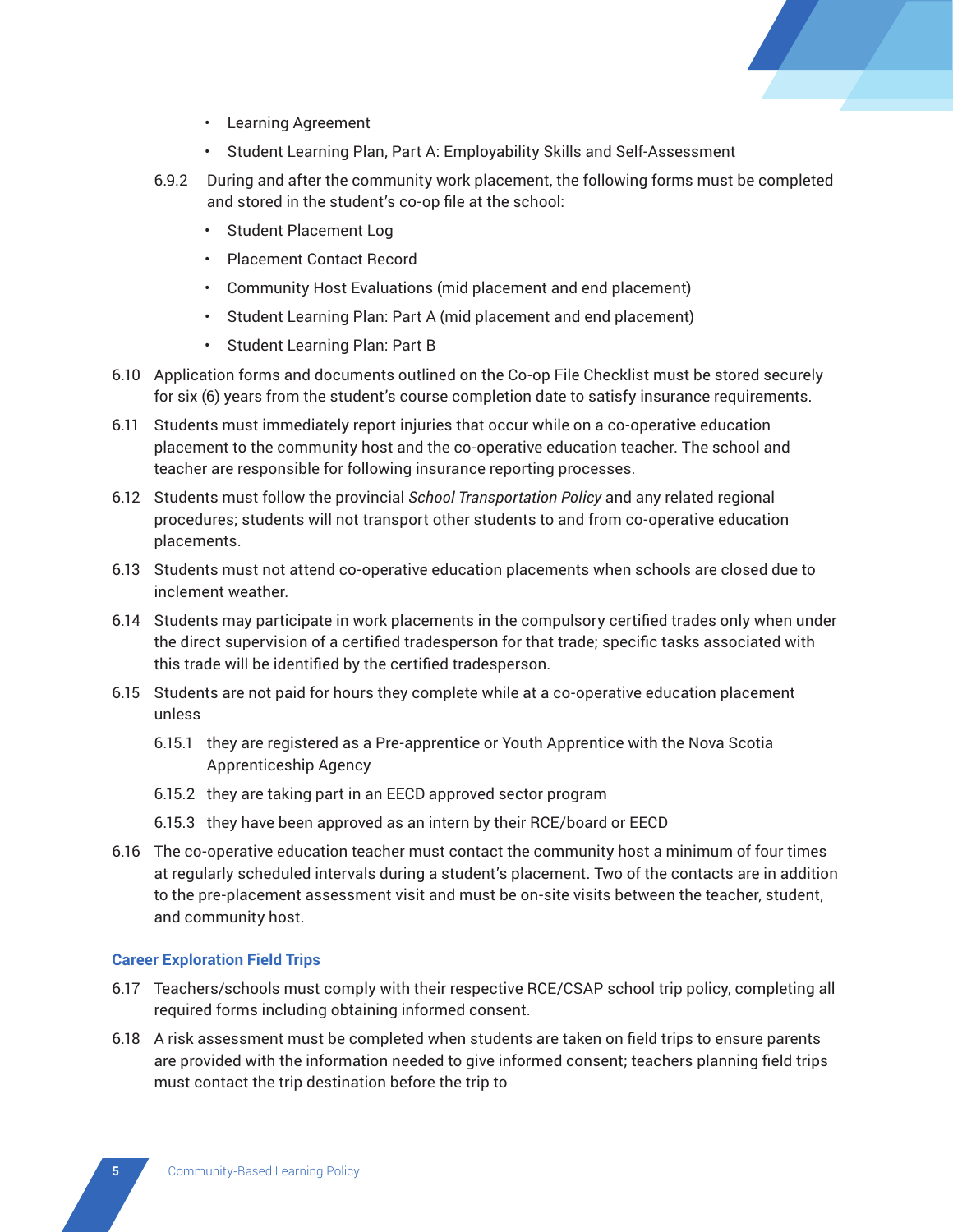

- 6.18.1 establish a relationship with the community host
- 6.18.2 communicate the purposes of the trip
- 6.18.3 identify potential safety issues and risk management strategies

### **Job Shadowing**

- 6.19 A "Risk Assessment for Independent Student-Learning Activities in the Community" form is required when a student is not under the direct supervision of a family member or authorized RCE/CSAP personnel, such as a school administrator, teacher, teacher assistant, or other staff member as approved by the principal.
- 6.20 Students 13 years of age, or older, are eligible to complete a job shadow. All community-based learning risk assessment requirements must be applied.
- 6.21 The informed consent of families is required before beginning a job shadow placement. Schools are responsible for communicating the details of the job shadow to families and community hosts.
- 6.22 Pre-planning and reflection are required components of all job shadows.

### **Service Learning**

- 6.23 A "Risk Assessment for Independent Student-Learning Activities" form must be completed when students are engaged in service learning in the community when the student is not under the direct supervision of a family member or authorized RCE/CSAP personnel, such as a school administrator, teacher, teacher assistant, or other staff member as approved by the principal.
- 6.24 Students who are undertaking service-learning projects independently must be at least 13 years of age.
- 6.25 Informed consent from families is required before students are engaged in independent servicelearning projects outside of the school.

#### **Short-Term Placements**

- 6.26 A "Risk Assessment for Independent Student-Learning Activities" form must be completed when students are engaged in short-term placements in the community and are not under the direct supervision of a family member or authorized RCE/CSAP personnel, such as a school administrator, teacher, or teacher assistant.
- 6.27 In order to be eligible for a short-term placement, a student must be at least 16 years of age, or be 15 and in grade 11.
- 6.28 Students must complete site-specific safety awareness training before undertaking a short-term placement.
- 6.29 The approval of the principal and the informed consent of families are required prior to the commencement of short-term placements. Schools are responsible for communicating the details of placements to families and community hosts.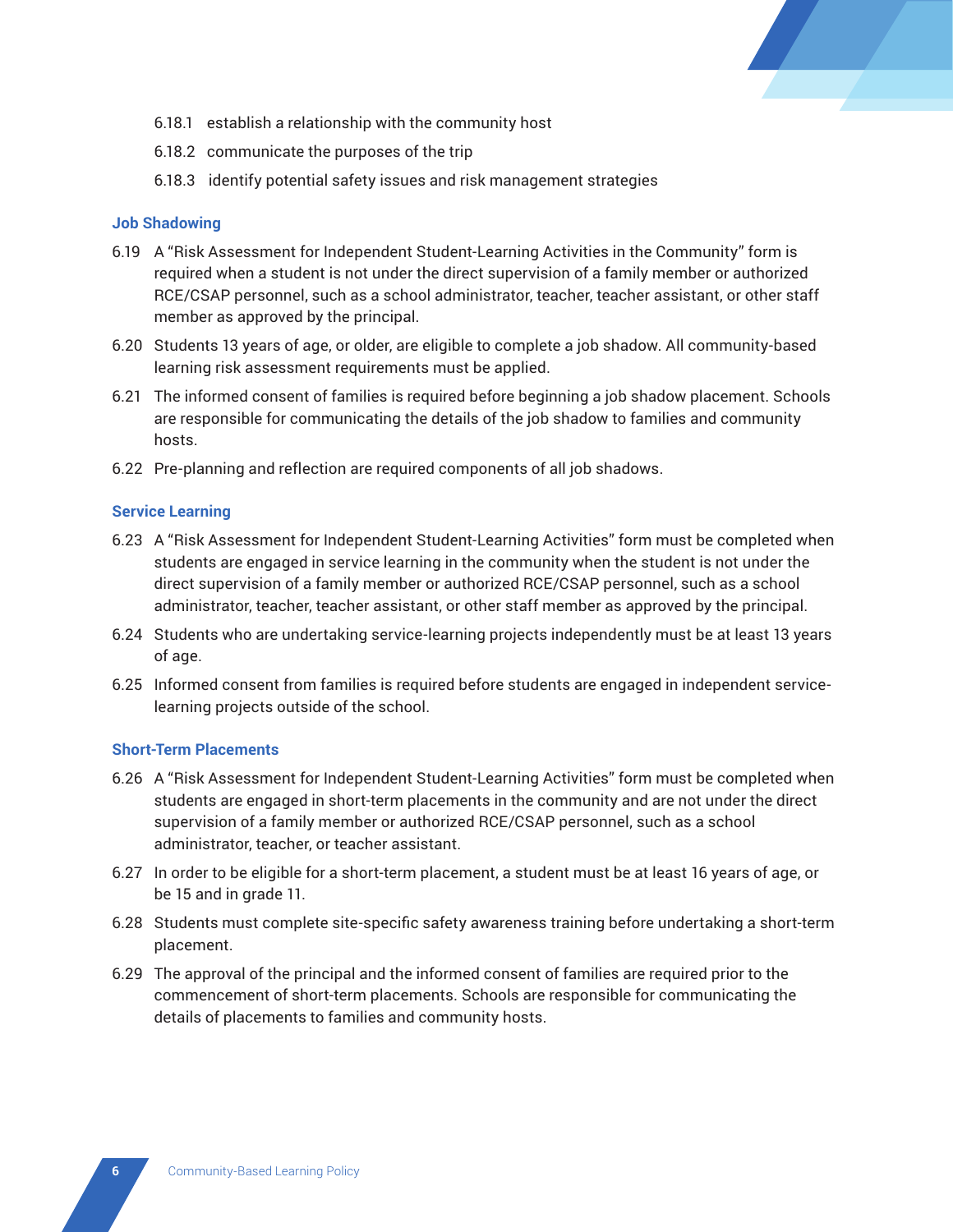

# **7. Roles and Responsibilities**

### **Department**

The Department of Education and Early Childhood Development is responsible for

- developing the policy, in consultation with school RCEs/CSAP
- communicating the policy to all school RCEs/CSAP
- developing and maintaining the resources to support community-based learning
- updating and communicating guidelines and forms that support community-based learning
- monitoring overall compliance with this policy
- working with regions and CSAP through the Director, Career Pathways, to evaluate the suitability and effectiveness of this policy and ensure that the policy is formally reviewed biennially

### **RCEs/CSAP**

RCEs/CSAP are responsible for

- communicating the policy to schools
- providing schools with departmental documents
- monitoring and ensuring compliance with this policy

#### **Schools**

Schools are responsible for

• compliance with the directives and guidelines of the policy in the implementation of communitybased learning

#### **Teachers**

Teachers are responsible for

- ensuring all requirements related to engagement of students in community-based settings are met
- maintaining communication with students, families, and community hosts/employers
- fulfilling roles and responsibilities as outlined in the directives and guidelines of this policy

### **Students**

Students are responsible for

- completing all forms and other documentation required to engage in community-based learning
- conducting themselves in their placements according to RCE/CSAP and school codes of conduct
- fulfilling all expectations in the Learning Agreement

### **Parents**

Parents are responsible for

• asking questions to gain understanding of community based-learning, goals, and associated risks